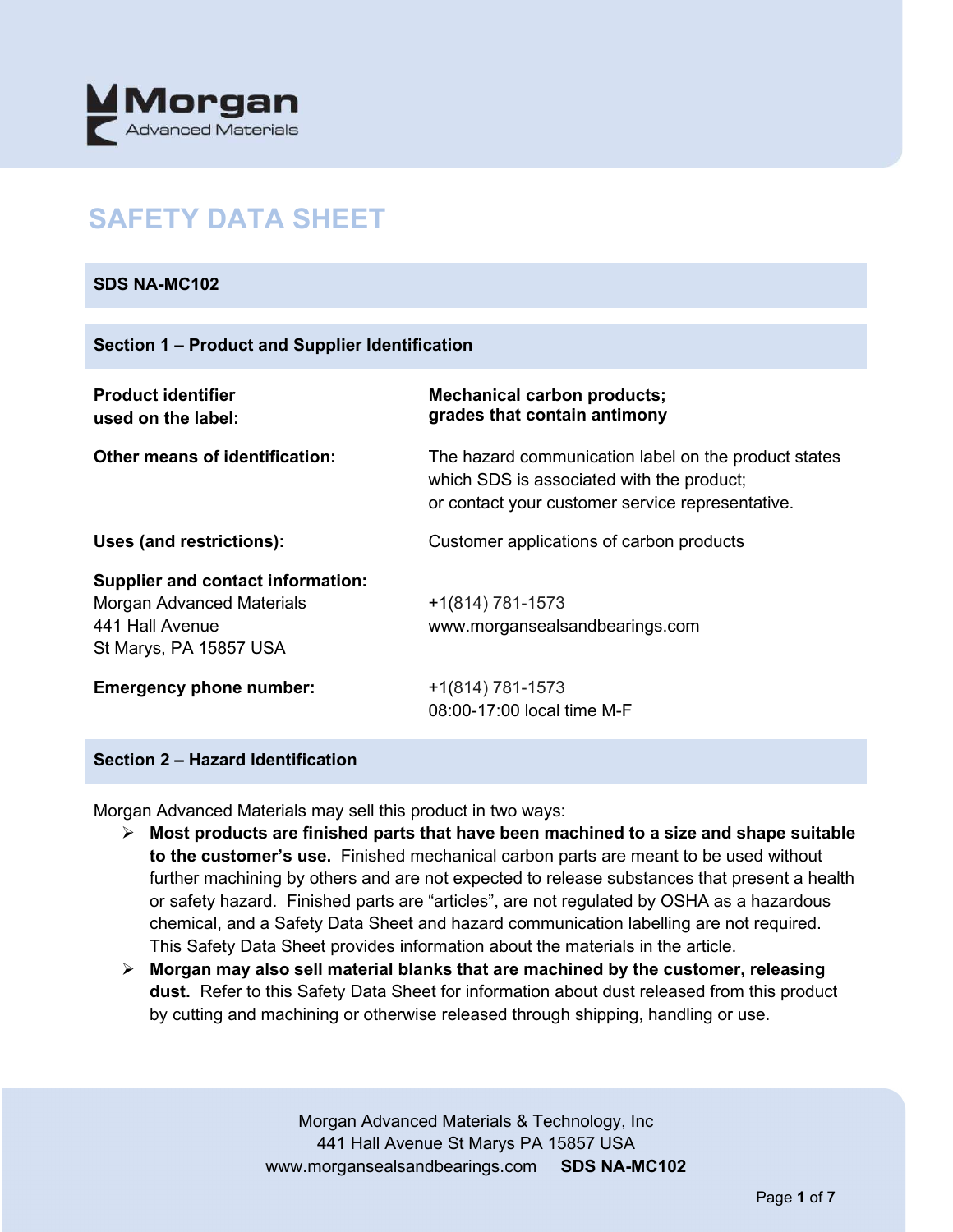

# **Classification:**

This material is not classified as hazardous under the Globally Harmonized System of Classification and Labelling and the US OSHA Hazard Communication Standard.

# **Signal word, symbols, hazard and precautionary statements:** Not applicable (because not classified as hazardous)

# **Other information about health hazards:**

Dust from this material may cause minor irritation of skin and eyes, primarily through mechanical abrasion. Repeated or prolonged exposure to elevated concentrations of any airborne dust can irritate or harm the respiratory system, especially as an aggravation to a pre-existing condition. The presence of antimony in this material may make the dust more irritating to skins, eyes and the respiratory system than if it consisted of carbon/graphite alone. Avoid creating and breathing airborne dust.

## **Other information about physical hazards:**

Carbon/graphite dust is electrically conductive and dust accumulations on electrical equipment can cause short circuits resulting in electrical shock, fire or damage to equipment. Dust from this product contains graphite and may create slippery conditions. Carbon/graphite dust may present a combustible dust hazard. Maintain good housekeeping.

# **Section 3 – Composition**

| <b>Component</b>                                        | <b>CAS Registry Number</b> | <b>Concentration</b><br>% by weight |  |  |
|---------------------------------------------------------|----------------------------|-------------------------------------|--|--|
| Graphite                                                | 7782-42-5                  | $0 - 90%$                           |  |  |
| Carbon                                                  | 7440-44-0                  | $0 - 90%$                           |  |  |
| Antimony                                                | 7440-36-0                  | 10-30%                              |  |  |
| This material may also contain the following additives: |                            |                                     |  |  |
| <b>Fluoride Compounds</b>                               | Not applicable             | $<$ 2%                              |  |  |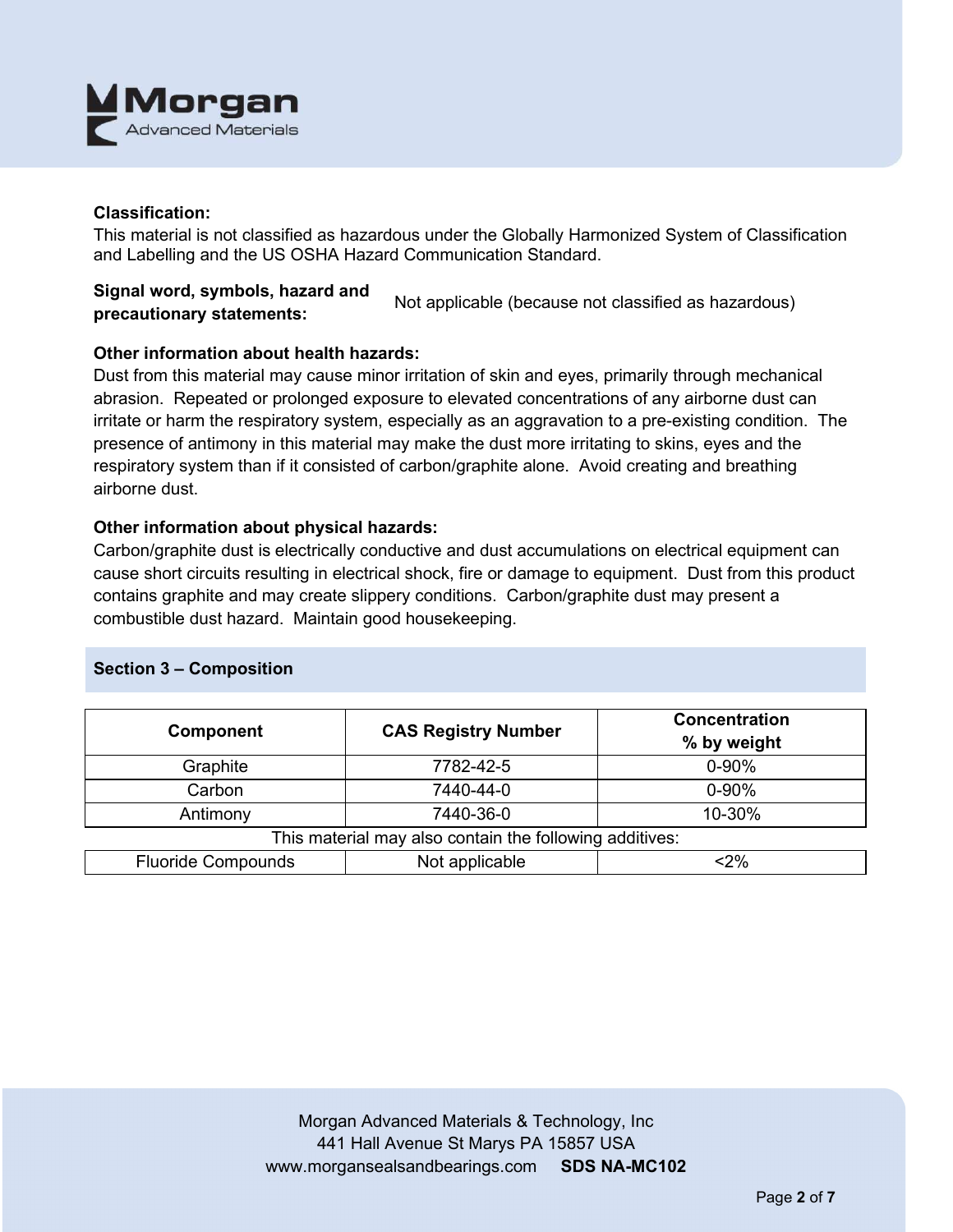

## **Section 4 – First Aid Measures**

| Inhalation:                                                     | Remove affected personnel to an exposure-free environment. |
|-----------------------------------------------------------------|------------------------------------------------------------|
| Skin and eye contact:                                           | Flush eyes with water. Wash skin with soap and water.      |
| Ingestion:                                                      | Not applicable, not expected                               |
| Indication of need for                                          |                                                            |
| <b>immediate medical attention</b> Not applicable, not expected |                                                            |
| and special treatment:                                          |                                                            |

## **Section 5 – Fire Fighting Measures**

The solid product is not very combustible but may burn if exposed to high temperatures.

## **Suitable extinguishing media:**

Use an extinguisher that is suitable for the surrounding fire.

## **Combustion hazards:**

When burned, carbon/graphite releases carbon dioxide (and possibly carbon monoxide if there is not enough oxygen for complete combustion).

## **Special fire-fighting procedures:**

Use protective clothing and breathing equipment appropriate to the surrounding fire.

# **Unusual fire and explosion hazards:**

As is the case with any combustible dust, concentrations of airborne carbon/graphite dust can present a dust explosion hazard. Practice good housekeeping to prevent dust accumulations and prevent situations where substantial amounts of dust can become airborne. Do not blow combustible dust toward an ignition source.

**Flash point**: Not applicable **Flammable limits:** Not applicable

# **Section 6 – Accidental Release Measures**

Sweep or vacuum spilled material and place into sealable containers. Avoid creating and breathing airborne dust. Dispose in accordance with applicable waste disposal regulations.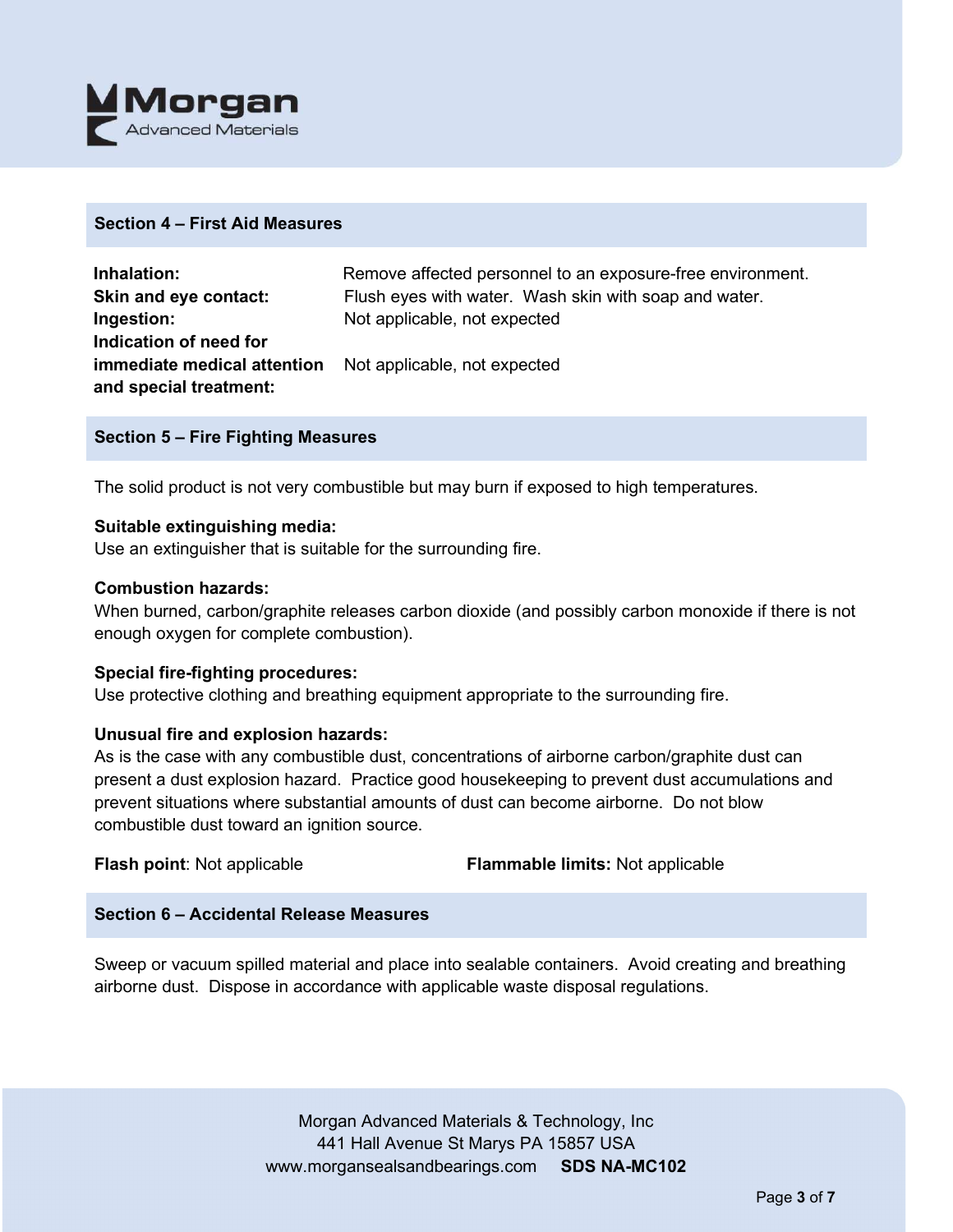

# **Section 7 – Handling and Storage**

Use appropriate dust collection and controls if this product is cut or machined. Practice good housekeeping to avoid the accumulation of dust in the workplace. Avoid creating and breathing airborne dust. Practice good personal hygiene. As a good practice, wash hands before eating, drinking or smoking and do not store food, or eat or drink, in areas where chemicals are handled.

# **Section 8 – Exposure Controls and Personal Protection**

## **Exposure limits and guidelines:**

| <b>Material</b> | <b>OSHA PEL</b>                  | <b>ACGIH TLV</b>                   |
|-----------------|----------------------------------|------------------------------------|
|                 | 8-Hr TWA                         | 8-Hr TWA                           |
| Graphite*       | 15 mg/m <sup>3</sup> (total)     | 2.0 mg/m <sup>3</sup> (respirable) |
|                 | 5 mg/m <sup>3</sup> (respirable) |                                    |
| Carbon          | 15 mg/m <sup>3</sup> (total)     | 10 mg/m $3$ (total)                |
|                 | 5 mg/m <sup>3</sup> (respirable) | 3 mg/m <sup>3</sup> (respirable)   |
| Antimony        | $0.5 \,\mathrm{mg/m^3}$          | $0.5 \,\mathrm{mg/m^3}$            |
|                 |                                  |                                    |
| <b>Fluoride</b> | 2.5 mg/m <sup>3</sup>            | 2.5 mg/m <sup>3</sup>              |
|                 |                                  |                                    |

\* The OSHA PEL indicated here is for inert or nuisance dust. This product may contain natural graphite or synthetic graphite. Natural graphite can contain a small percentage of quartz sand (quartz is a form of crystalline silica). Testing of machining operations at our facilities has not shown hazardous levels of respirable crystalline silica.

Other jurisdictions may have different exposure limits and control guidelines. Users are advised to consult and comply with local regulations.

# **Engineering controls:**

Use appropriate dust collection and controls if this product is cut or machined. Practice good housekeeping.

# **Personal protective equipment:**

Use NIOSH-approved respiratory protective equipment (for example, an N-95 dust mask) if exposures exceed established limits.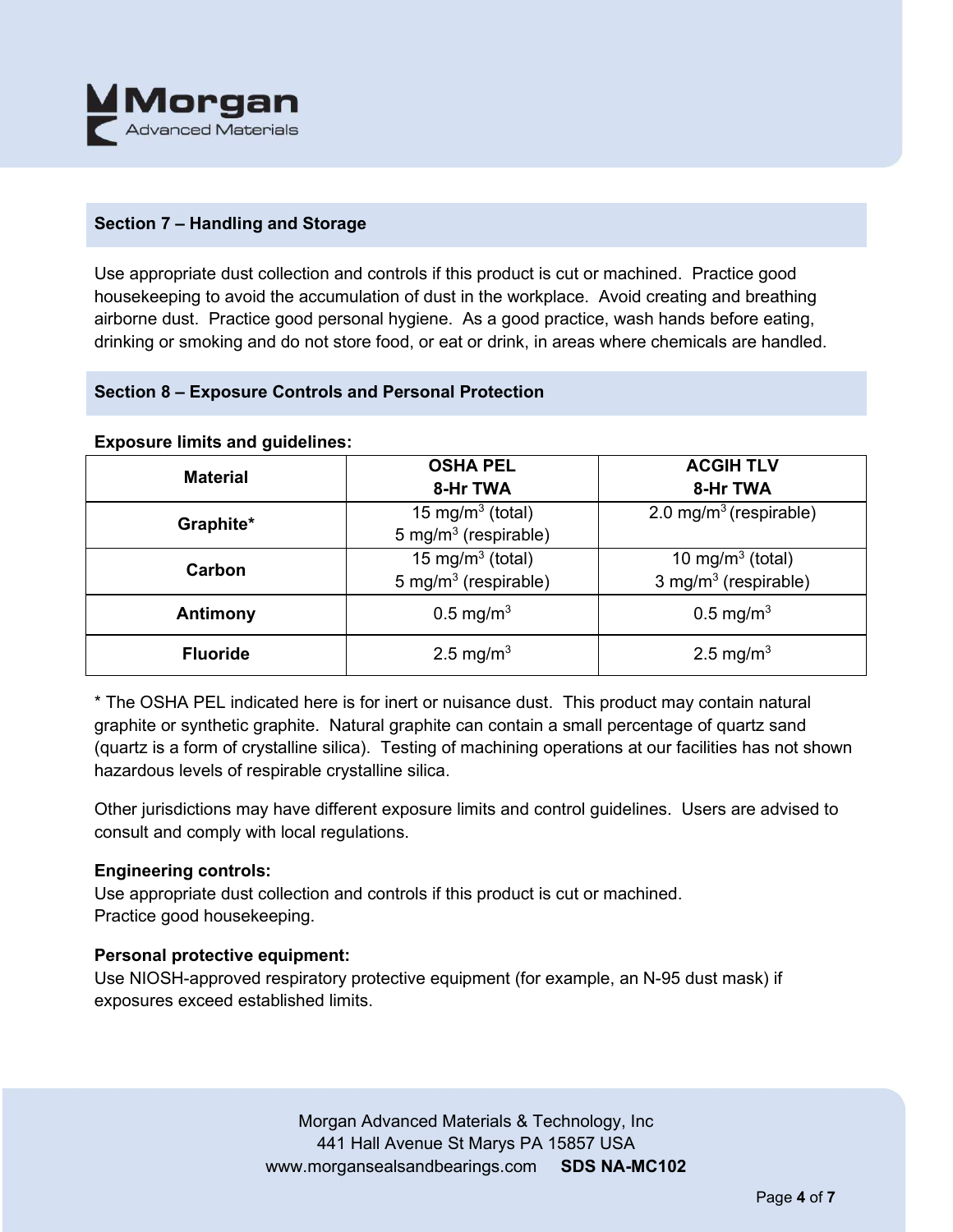

## **General hygiene considerations:**

As a good practice, wash hands before eating, drinking or smoking and do not store food, or eat or drink, in areas where chemicals are handled.

| Appearance:                                        | <b>Black solid</b> | Odor:                              | No odor        |
|----------------------------------------------------|--------------------|------------------------------------|----------------|
| Odor threshold:                                    | Not applicable     | pH:                                | Not applicable |
| <b>Melting point:</b>                              | Not applicable     | <b>Boiling point:</b>              | Not applicable |
| Flash point:                                       | Not applicable     | <b>Evaporation rate:</b>           | Not applicable |
| <b>Flammability:</b>                               | Not applicable     | LEL/UEL:                           | Not applicable |
| Vapor pressure:                                    | Not applicable     | <b>Vapor density:</b>              | Not applicable |
| <b>Relative density:</b>                           | Not applicable     | <b>Water solubility:</b>           | Insoluble      |
| <b>Partition coefficient</b><br>(n-octanol/water): | Not applicable     | <b>Autoignition</b><br>temperature | Not applicable |
| <b>Decomposition</b><br>temperature:               | Not applicable     | <b>Viscosity:</b>                  | Not applicable |

**Section 10 – Stability and Reactivity** 

This material is stable and non-reactive.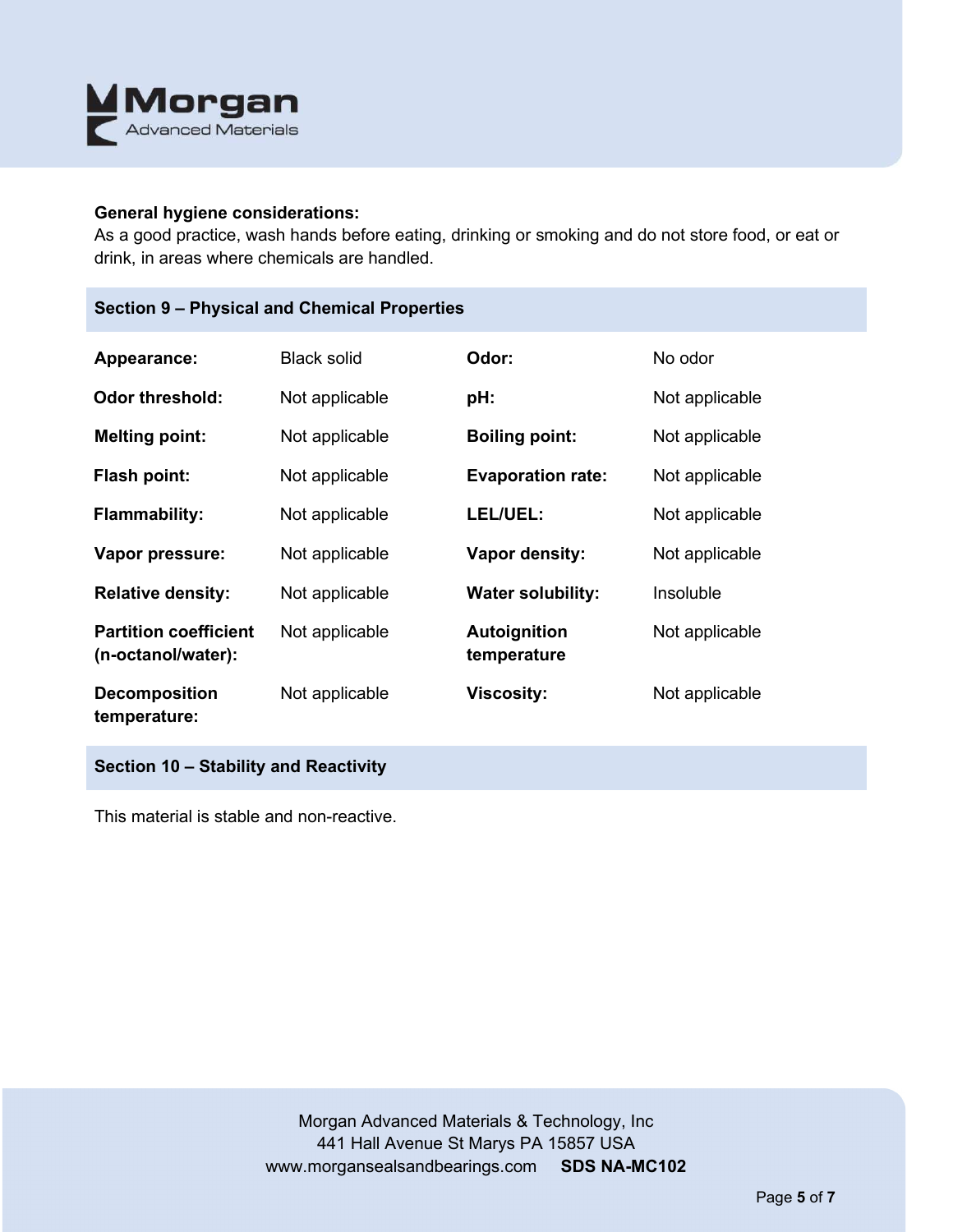

# **Section 11 – Toxicological Information**

None of the materials in this product are listed as a carcinogen by the International Agency for Research on Cancer (IARC), US OSHA or the US Department of Health and Human Services National Toxicology Program (NTP).

Additional information is available through the U.S. National Institute for Occupational Safety and Health (NIOSH) Registry of Toxic Effects of Chemical Substances (RTECS). See website: www.cdc.gov/niosh/ipcsneng/nengrtec.html.

> Graphite RTECS # MD9659600 Carbon RTECS # FF5250100 Antimony RTECS # CC4025000

# **Section 12 – Ecological Information**

Carbon/graphite would be expected to have negligible consequence in the environment. Antimony can be an environmental pollutant.

# **Section 13 – Disposal Considerations**

This product does not contain substances that could cause it to be hazardous waste, if disposed. Dispose in accordance with applicable waste disposal regulations.

## **Section 14 – Transport Information**

This product is not regulated as a hazardous material for transportation purposes by any known authority, including transportation by truck, sea or air.